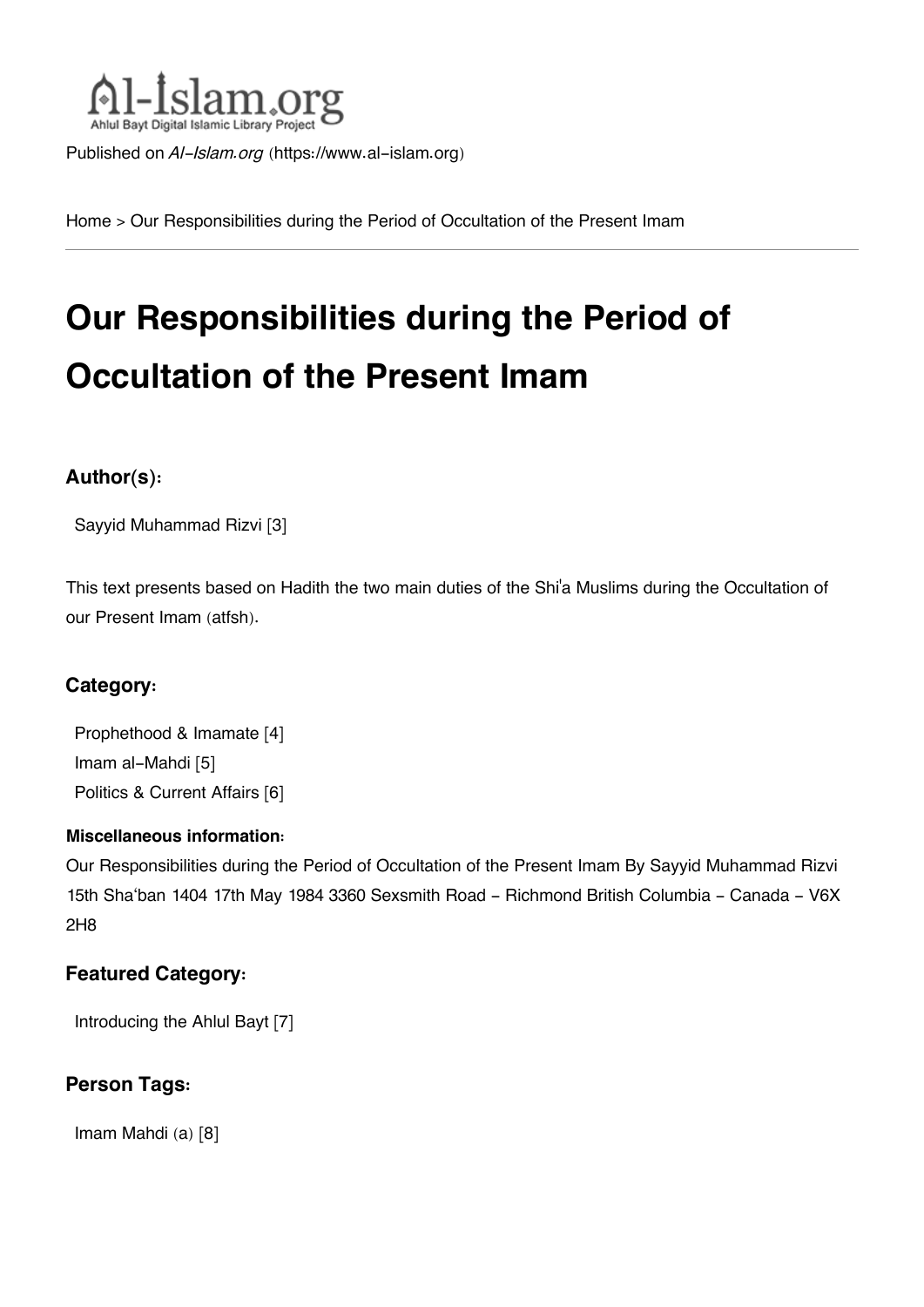# **Our Responsibilities during the Period of the Occultation**

As we are approaching the 15th of Sha'ban, the Shi'ahs all over the world are preparing themselves for celebrating the birth anniversary of our Present Imam, Imam Muhammad al-Mahdi (upon whom be peace). On the occasion of his birthday, we gather together in mosques and religious centres where speakers and scholars are invited to talk about the Present Imam; people felicitate each other and are presented with sweets, etc.

But the question is, do our responsibilities in regard to the Present Imam came to an end after this celebration of the 15th of Sha'ban? No, not at all. The responsibilities which the Shi'ahs have during the period of occultation (ghaybah) have been explained by the Imams of Ahlu 'l -Bayt in many *ahadith*.

After considering the various sayings of our Imams, we can conclude that there are two main responsibilities of the Shi'ahs during the period of the occultation of the Present Imam. These two responsibilities are:

1. Knowledge of the Present Imam.

2. Awaiting hopefully for his victorious appearance. In this short article I intend, with the help of Allah, to elaborate these two responsibilities.

## **1. The Knowledge of the Present Imam**

After submitting ourselves to Allah and believing in the messengership of Muhammad (upon whom be peace), our first duty is to know the Imam of our time. This matter can be studied from three aspects:

a) The reality of knowing the Imam.

b) The importance of knowing the Imam from hadith's point of view.

c) Why knowledge of the Imam is necessary?

## <span id="page-1-0"></span>**[The Reality of Knowing The imam](#page-1-0)**

Knowledge (ma'rifah) means to be acquainted with someone or something. For example, the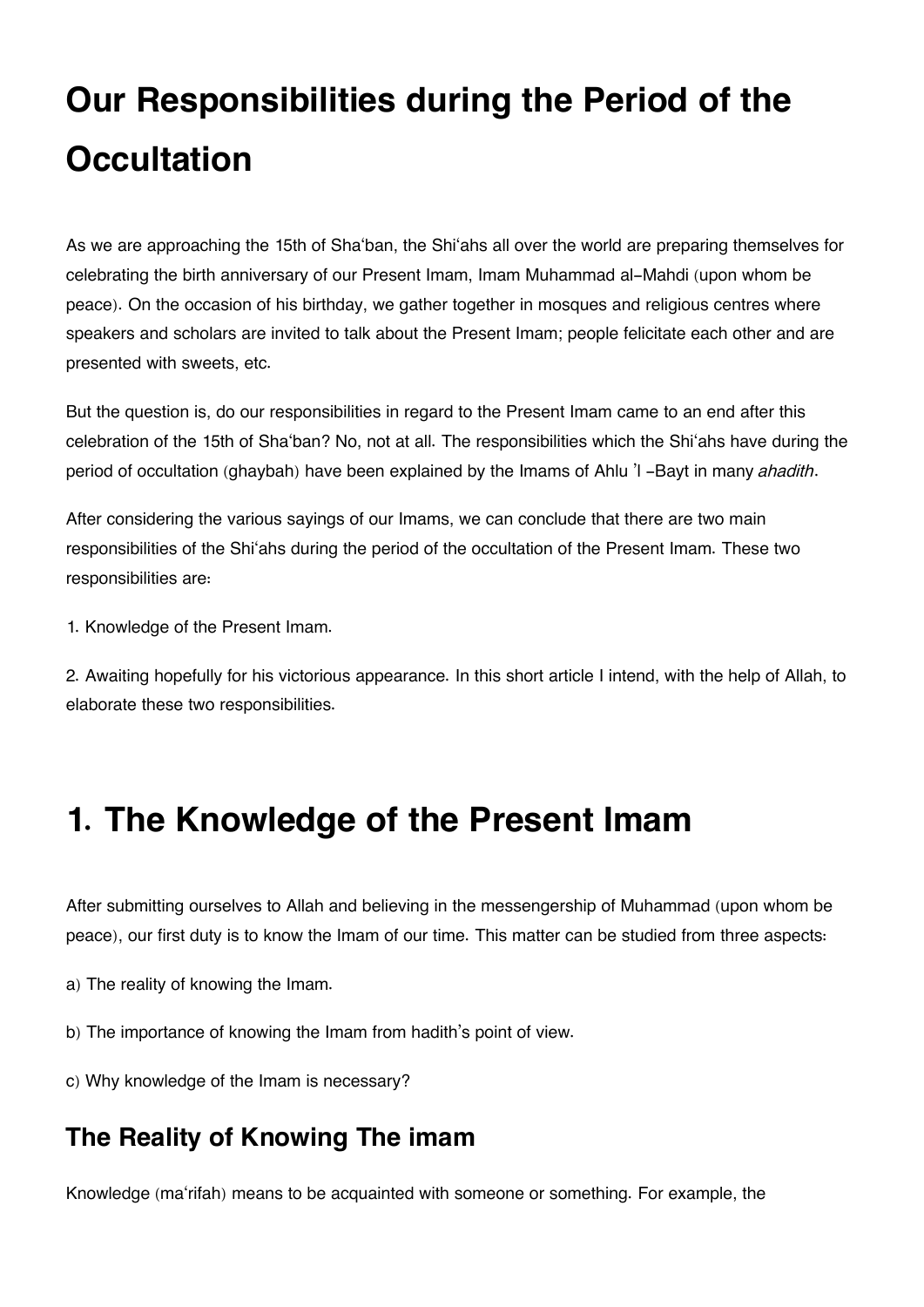"knowledge" of the Prophet means studying his biography, understanding his claim of prophethood, his aims, and his teachings, etc. To know the history of a person, his ideas and teachings means to have "knowledge" of him.

The first duty of the Shi'ahs, according to the *ahadith* of the Imams, is to know the Imam of their time. What does this mean? Does it mean only to know that; Our Imam was born on the 15th of Sha'ban, 255 A.H.; there were four representatives of the Imam during the lesser occultation (al-ghaybaha $\ni$ Ṣughrah).These four representatives were: 'Uthman ibn Sa'id al-'Amri, from 260/875-6 to 265/879; Muhammad ibn 'Uthman al-'Amri, from his father's death until his own in 305/917; al-Husayn ibn Rawh an-Nawbakhti, from then until 326/937-8; and finally 'Ali bin Muhammad as-Samari, until his death in 329/940-1;the greater occultation (al-ghaybah al-kubra) began in 329 A.H./940 A.D.?

Does our duty about knowing the Imam of our time end at these historical informations? Surely not; the reality of the knowledge of the Imam is not just the knowing of these historical facts. Even the non-Shi'ahs are aware of these facts.

So what is the knowledge of the Imam? To fulfill our responsibility in regard to the knowledge of the Present Imam, we have to study the following matters:

1. The need for an Imam and a "proof" (hujjah) of God. In other words, the significance of the divine guidance which takes the form of imamat after the finality of nubuwwah (prohethood) and risalah (messengership).

2. The reality of imamat and wilayah. That is, the nature of the relationship of an Imam with the Prophet and Allah; and the relationship of the Shi'ahs with the Imam.

- 3. The evidence of the birth of our twelfth Imam.
- 4. The proofs that the Present Imam is the son of Imam Hasan al-'Askari.
- 5. The important events of the lesser occultation.
- 6. The causes of occultation.
- 7. Is it possible for a man to live for over thousand years?
- 8. The teachings and message of the Present Imam for his Shi'ahs.
- 9. The signs which are to appear before the appearance of Imam Mahdi.
- 10. Studing the *ahadith* describing the appearance of Imam Mahdi.
- 11. Is the Imam aware of, and in connect with, his people?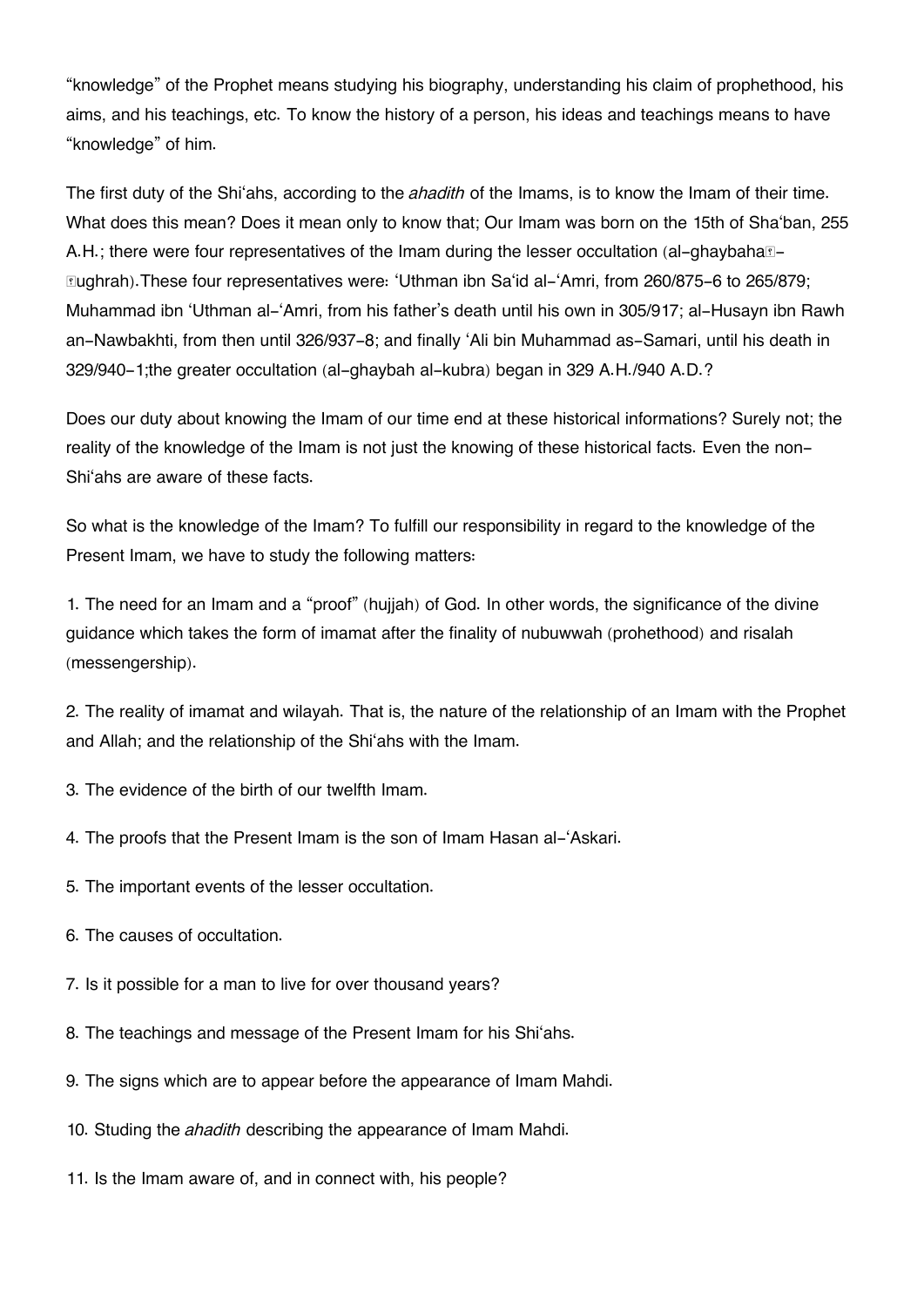12. If his presence is felt in the Shi'ah community, then what is the nature of his presence?

13. The proofs of the imamat of our twelfth Imam.

14. Is it possible for an Imam to guide his community while he is in occultation?

These are some of the important matters which must be studied by the Shi'ahs.

## <span id="page-3-0"></span>**[The Knowledge of The imam from hadith's point of view](#page-3-0)**

The Prophet and the Imams of Ahlu 'l-Bayt have very clearly explained the importance of knowing the Imam of the time. From these sayings we can understand that survival of our faith is based on our knowledge of the Imam of the time. If one lacks the knowledge of the Imam of his time, all his deeds will be valueless.

<span id="page-3-2"></span>Prophet Muhammad (upon whom be peace) said, "One who dies and he does not believe in (lit. "have") an Imam, his death will be the death of an unbeliever (jahiliyyah)."[1](#page-6-0)

<span id="page-3-3"></span>Imam Ja'far a*z***-zadiq (upon whom be peace) said, "One who dies and he does not believe in an Imam,** his death will be the death of an unbeliever. The people will not be excused unless they know their Imam."[2](#page-6-1)

Imam Muhammad al-Baqir (upon whom be peace) said, "Everyone who worships Allah, the Almighty and Great, and goes to a great length for it but does not believe in an Imam appointed by Allah, then his efforts are unacceptable, he is astray and lost. Allah rejects his deeds ... And if he dies in this state, he has died the death of unbelievers and hypocrites. And

<span id="page-3-4"></span>... you should know that the unjust leaders and their followers are far from the religion of Allah."[3](#page-6-2)

Imam Hasan al-'Askari (upon whom be peace) said, "One who believes in the Imams who came after the Messenger of Allah and does not believe in my son (Muhammad al-Mahdi), he is like the one who believes in all the prophets and messengers (of Allah) and then rejects the prophethood of (Muhammad, the last) Messenger of Allah."[4](#page-6-3)

<span id="page-3-5"></span>The importance of knowing the Imam of the time can very clearly be understood from these *ahadith*. From the Islamic point of view, if a person believes in Allah, has faith in Muhammad and the Qur'an but does not know the Imam of his own time, his faith is of no value. And surely this knowledge about the Imam does not only cover the historical informations about him.

## <span id="page-3-1"></span>**[Why Knowledge of the Imam is Necessary?](#page-3-1)**

One of the basic principles of Islam is "love of God" and "love of the Messenger of Allah". That is, our belief in Allah and His Messenger must have the scent of "love" (hubb). Even the Qur'an uses the words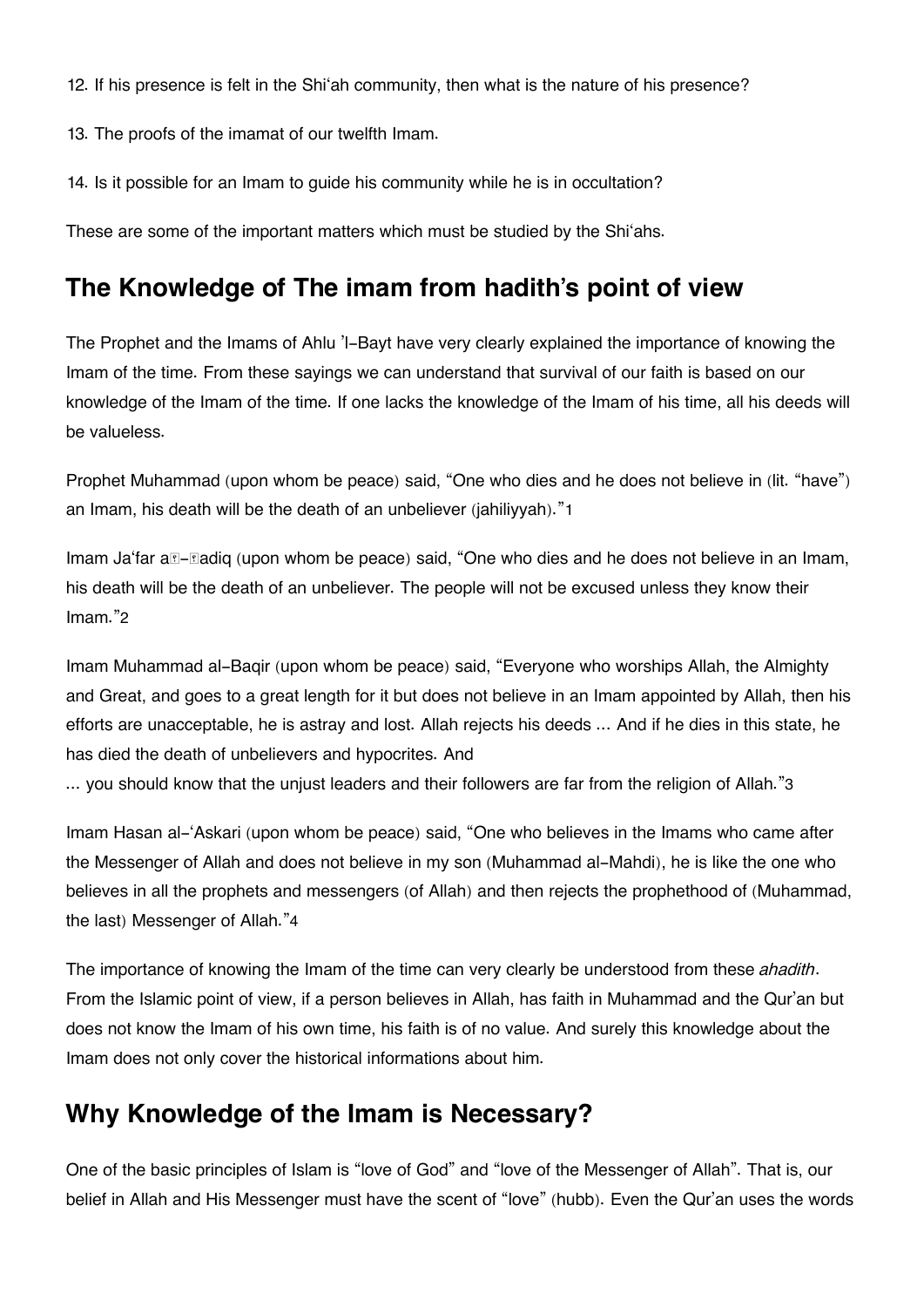"faith and belief" (iman) and "love" (hubb) interchangeable words. Islam expects its followers to base their faith on love. This can be seen in the following verses of the Qur'an:

#### *... those who believe, they are stronger in love for Allah... (2: 165)*

*Say (O Muhammad): If you love Allah, then follow me, Allah will love you and forgive you your faults, and Allah is Forgiving, Merciful. (3:31)*

*Say: If your fathers, your sons, your brethren, your spouses, your kinsfolk, the property which you have acquired, the trade (whose slackness you fear) and the houses which you like-are more dearer ("beloved") to you than Allah, his messenger and striving in His way, then wait till Allah brings about His decision (about you on the day of judgement); and Allah does not guide the transgressing people. (9:24)*

Similarly, all the Shi'ah '*ulama'* agree that in case of *imamat* also, besides believing in the Imam, we must also love him. And so, we find that the principle of "*tawalla*" has found an important place in the Shi'ah beliefs. Just to believe that Amiru 'l-mu'minin 'Ali and the other Imams were the most superior, most knowledgeable, most courageous, etc, in their time is not enough; a Shi'ah is one who, besides believing in these things, also loves his Imams.

But the question is, can a person love someone without knowing him? No. Love comes after knowledge of that particular person or thing.

At this point, we can conclude that the real Shi'ah is one who believes in the Present Imam and also loves him. And as love cannot exist without knowing the Imam, so a Shi'ah has an obligation to know the Imam of his time as much as he can. Without knowledge, one cannot love his Imam; and without loving the Imams, the Prophet and Allah, the faith of that person will be imperfect.

This love of the Imam is so important even in the view of Allah, that He has named it as a "reward for the messengership of Muhammad":

*Say (O Muhammad): 'I do not ask of you any reward for it (messenger ship) but love for my near relatives' ..." (42:23)*

## <span id="page-4-0"></span>**[Which Type of Knowledge Can Create Love?](#page-4-0)**

There are two ways of acquiring knowledge about a person or a thing:

a) knowledge based on research and study (*tahqiq*) and b) the knowledge based on following the others (taqlid).

Tahqiq means a person himself acquires the knowledge by studying until he reaches to the level of certainty and conviction; whereas taqlid means a person blindly follows someone else in that matter. He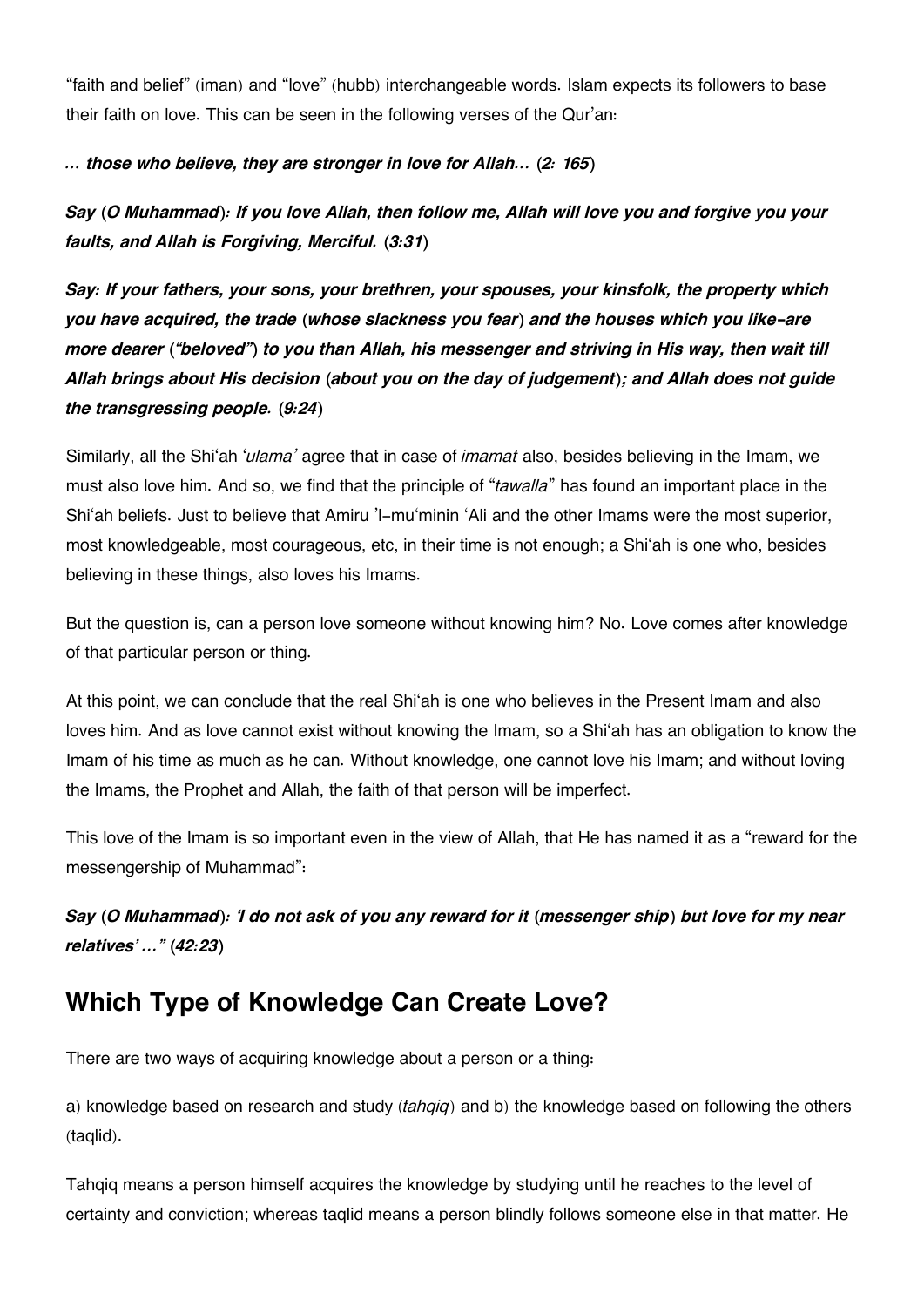himself does not study. He just believes in that particular matter because he trusts someone who told him to believe so.

From the Shi'ite point of view, in the matters of belief, it is obligatory for every Muslim to accept them and believe in them only after achieving conviction of their truth. To blindly follow others in matters of belief (like *tawhid*, *nubuwwah*, *imamat*, *qiyamat*) is forbidden. The faith of a person who is a Muslim just because of the influence of the family or the society does not stand on strong foundation, neither will it be valuable. He would not be able to defend himself against the propaganda of the anti-Islamic forces.

We see that many Muslims who were religious in their own country, when they come to the West their religious foundation is destroyed. The main cause behind this destruction of faith is not Islam, it is the "blind following" of these Muslims.

In their own homelands, they were Muslim just because of their society and family; and as soon as they leave the society and the family, the foundation of their "religious beliefs" is lost, and so they are easily exposed to the germs of *kufr* in the Western countries.

If their religious foundation had been on *tahqiq*, the Western or the Eastern society makes no difference for them; and they would be immuned from the germs of kufr. The Qur'an clearly condemns blind following in the matters of belief:

*And when it is said to them, "Come now to what Allah has sent down, and the Messengers," they say, "Enough for us is what we found our fathers doing". What, even if their fathers had knowledge of naught and were not (rightly-guided?) (5:104)*

*And certainly We have created for hell many of the jinn and the men; (because) they have minds (lit. "hearts") (but) with which they do not understand, and they have eyes (but) with which they do not see, and they have ears (but) with which they do not hear; they are as cattle, nay, they are worst; they are heedless ones. (7:179)*

The last verse clearly shows that those who follow others blindly in the matters of belief (and do not use their own power of perception) are worst, in the view of Allah, than even the animals.

*Imamat* is also a part of the matters of belief (*uvulu'd-din*) and so, even in this matter the Shi'ahs have to follow the same method of believing only after achieving certainty and conviction about the truth of the Imams.

It is absolutely necessary for the Shi'ahs of our time to seek knowledge of our Present Imam, Muhammad al-Mahdi (upon whom be peace) so that their faith may rest on strong foundations; not on shaky foundations of blind following. It is this faith, springing from knowledge, which can create love in the hearts of the faithfuls.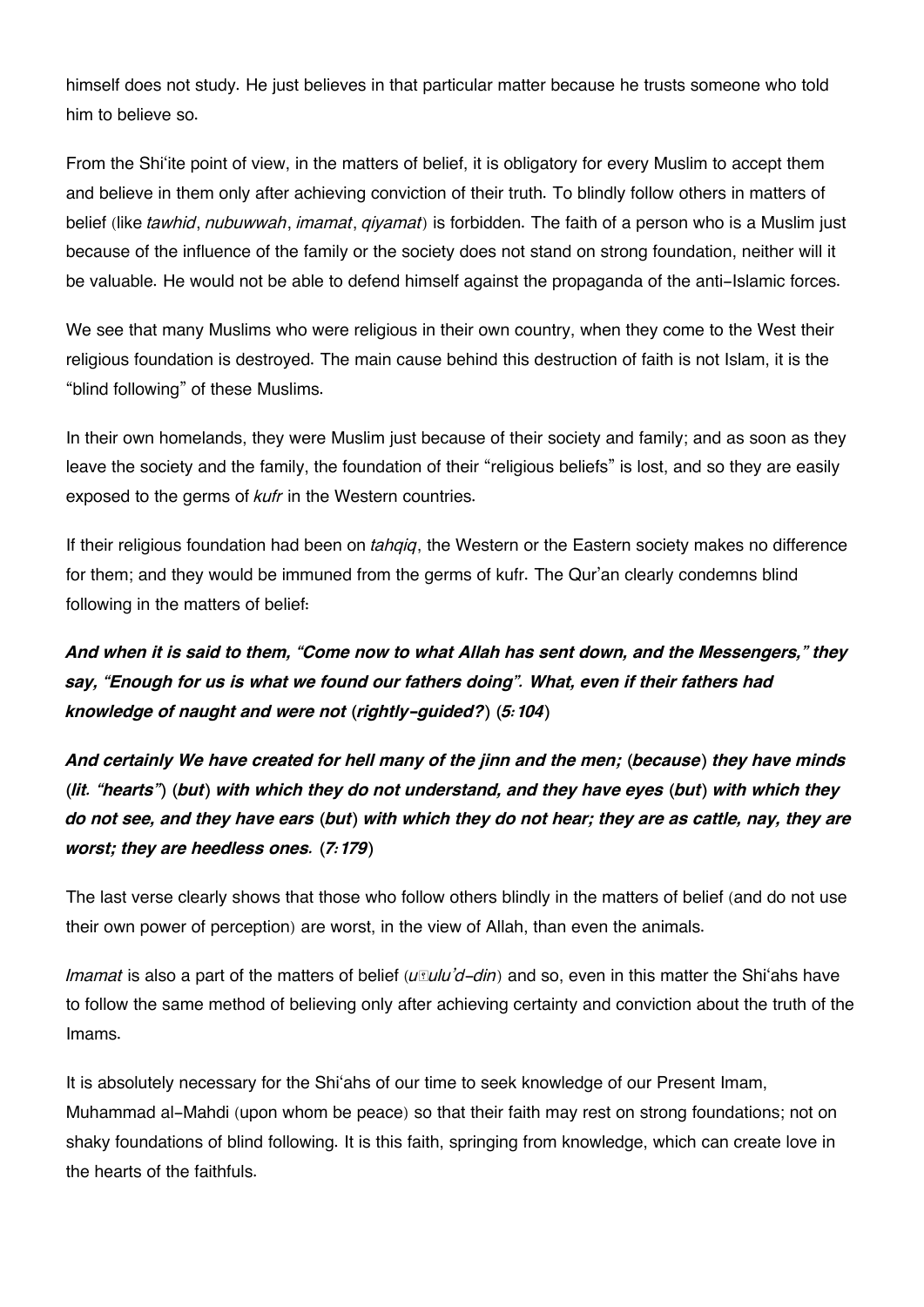- <span id="page-6-0"></span>[1.](#page-3-2) Ha'iri, Shaykh 'Ali Yazdi; Ilzamu 'n-Naṣib fi IthbatiHujjati '1-Ga'ib, p. 5
- <span id="page-6-1"></span>[2.](#page-3-3) a**z-Zafi, Luzfullah; Muntakhabu '1-Athar**, (part 10, chapter 5, hadith No. 5) p. 514.
- <span id="page-6-2"></span>[3.](#page-3-4) Shaykh Kulayni, Uṣulu 'l-Kafi, (kitabu '1-hujjah, babma'rifati '1-imam, hadith 8).
- <span id="page-6-3"></span>[4.](#page-3-5) Khazzaz al-Qummi, Kifayatu 'l-Athar, p. 291.

# **2. Awaiting for the Imam's Victorious Appearance**

The second main duty during the period of occultation is known as *intidhar*; which means "waiting (for the appearance of the Imam)". We shall study this matter from two aspects:

- 1. The importance of *intidhar* from *hadith's* point of view.
- 2. The reality of *intidhar*.

### <span id="page-6-4"></span>**[The importance of Intidhar](#page-6-4)**

In the *ahadith* of the Imams, *intidhar* (hopefully waiting for the victorious appearance of the Imam) has been mentioned as the second main duty of the Shi'ahs. *Intidhar* in its real sense is such a sacred deed that it has been named as "'*ibadat*" in the following *ahadith*:

<span id="page-6-6"></span>1."One who waits for the appearance of Imam Mahdi is like a martyr who was braided in own blood in the way of Allah."[1](#page-9-0)

<span id="page-6-7"></span>2."The one who dies among you while he is waiting for the appearance of Imam Mahdi, he is like the one who is in the tent of the Imam Mahdi...nay, rather like the one who has fought with the Imam ... rather, like the one who was martyred while fighting with the Prophet."[2](#page-9-1)

There are many other *ahadith* which convey the same idea with a little difference in the expression. But what does this "waiting" mean which has been elevated to the degree of an '*ibadat* like *jihad*?

## <span id="page-6-5"></span>**[The Reality of Intidhar](#page-6-5)**

Does *intidhar* mean just to wait without doing anything to reform and improve our society? No. The *intidhar* which is elevated to the level of jihad and shahadat, is the *intidhar* which follows love of the Imam. It is similar to the waiting of a lover for his beloved.

When someone from our family or friends goes to study or work in another country, we long to see him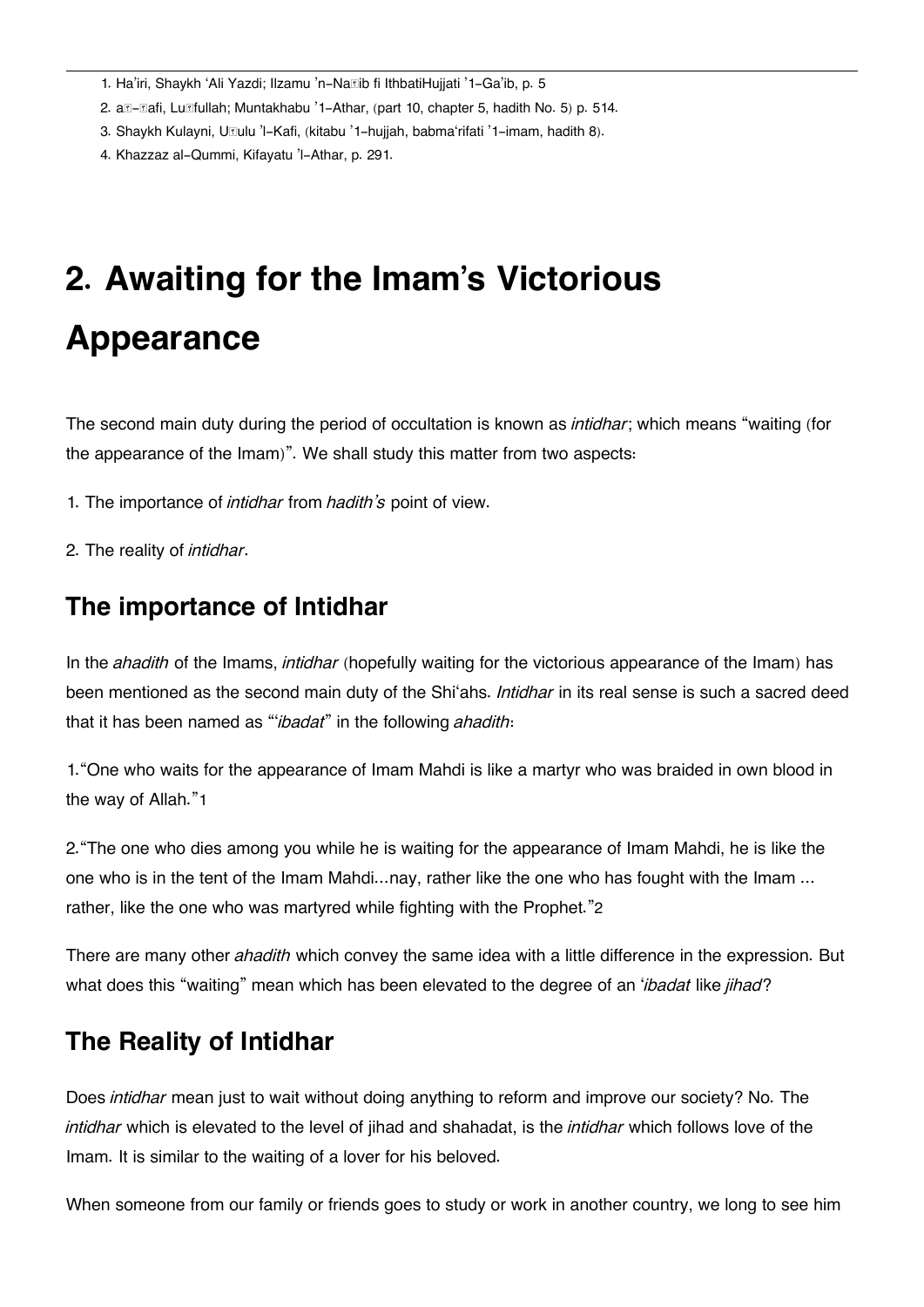and we "wait" for his return. But this waiting does not mean that we do not have any connection with him during his absence. We try to do everything possible to make his stay in the foreign country happy.

When we know that he is going to come back, we begin to prepare the facilities for him so that he would be happy during his stay at home. The true sense in "waiting for the appearance of the Present Imam" also has a similar meaning. "Waiting for the Imam" does not mean that we should just let the affairs of ourselves, our family, our community and society go on from bad to worst, hoping that the Imam would come and reform all the corruption and disorder.

If our "waiting" is based on true belief in, and knowledge of, the Imam, we will try our best to reform our behaviours, our way of living, our way of thinking, etc, hoping that when the Imam appears, he shall be pleased to see us.

Going back to the example given above, before our family-member or friend returns back from where he is working or studying, we stay in contact with him by the means of correspondence and telephone. In the same way, during the period of the occultation of the Present Imam, there exists a "postal system" between the Shi'ahs and their Imam.

Of course, in this "postal system" only we write the letters; nay, rather our actions and deeds write the letter on our behalf. To understand this more clearly, read the following: According to our *ahadith*, every Thursday night, the scrolls of deeds of all the human beings are presented to the Present Imam. The cause of our Imam's happiness and pride or sorrow and grief (whatever the case may be), are the scrolls of deeds of the Shi'ahs.

When he looks at the scrolls of deeds of the Shi'ahs and finds that most of them are full of wrong and un-Islamic deeds, his sorrow and grief knows no bound.

So, in other words, these scrolls of deeds are our weekly letters which we send to our Imam during the period of the occultation. If we want to keep the Imam happy and proud, we should write good news in our letters to him; and that means we have to be careful in our daily lives and see that whatever we do is not against the laws of the shari'ah.

In conclusion, we can say that the one who is truly waiting for the Imam (*muntadhir*) is one who feels the presence of his Imam all the times, and tries to live in such a way which would make the Imam happy.

At the end of this article, I would like to present the translation of an invocation (*du'a'*) which has reached to us from our Present Imam, Imam Muhammad al-Mahdi (may Allah speed his appearance). By reading this du'a', every member of the Islamic community can understand what the Imam expects from him.

#### O Allah! Bless us with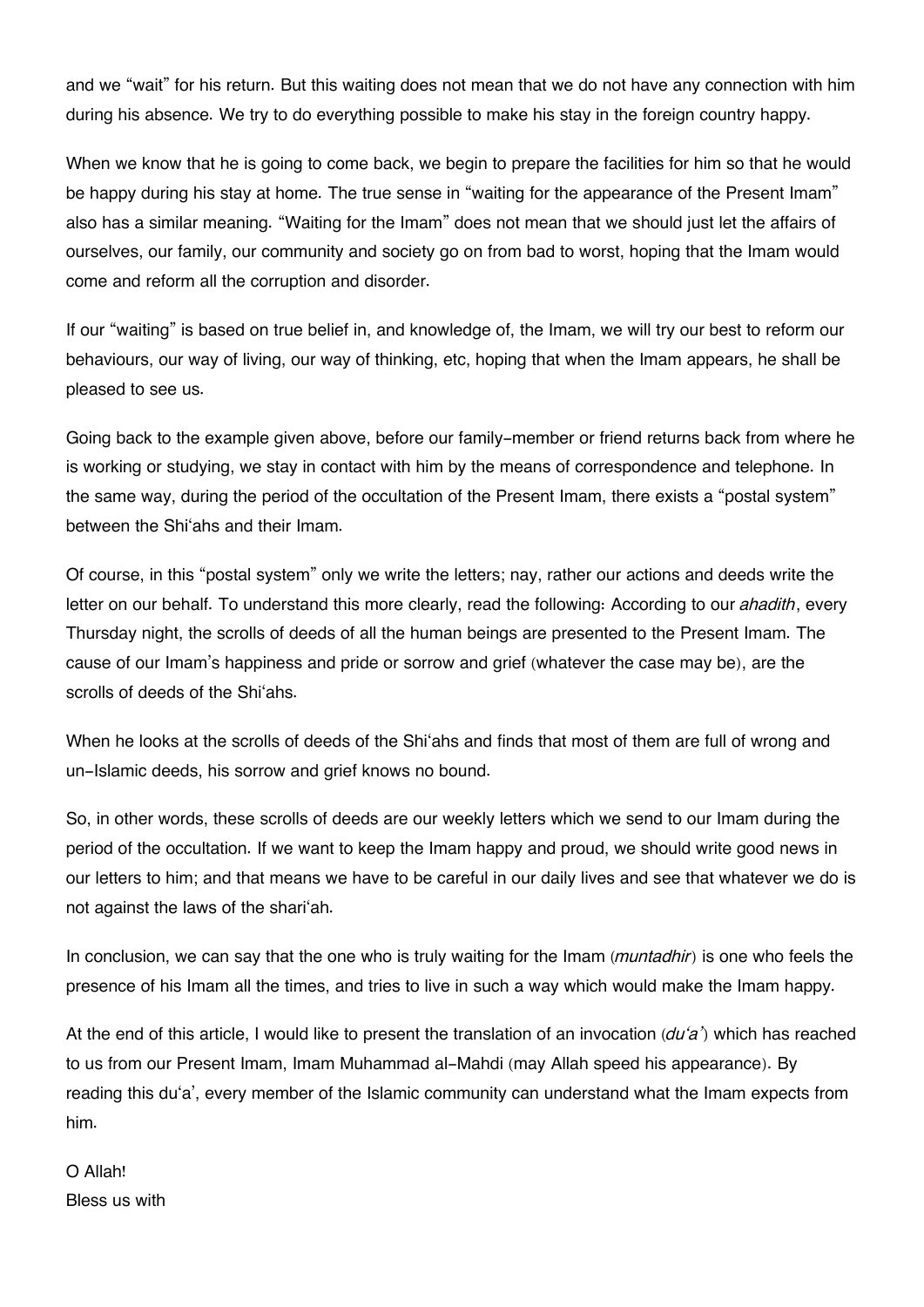success in obeying (You); farness from sins; sincerity in intention; cognition of (our) limits; bless us with guidance and steadifastness; guide our tongues to rightness and wisdom; fill up our hearts with knowledge and cognition; purify our bellies from haram and doubtful (foods); restrain our hands from injustice and theft; lower our eyes from immorality and breach of faith; close our ears to nonsense talks and backbitings.

#### (O Allah!) Bless

our '*ulama'* with piety and preaching; the students with the spirit of hard working and interest; the audience (of the preacher) with the power to follow; the sick Muslims with cure and repose: the dead Muslims with mercy and forgiveness; the old with prestige and patience; the young with obedience and repentance; the women with modesty and chastity; the rich with humbleness and generosity; the poor with patience and satisfaction; the mujahidin with help and victory; the prisoners with freedom and comfort; the rulers with justice and compassion; the citizens with equity and good way of life; and bless the pilgrims with means of travel and expenses; and accept their *hajj* and *umrah* which You have made obligatory on them; (accept our prayers) with Your grace and mercy,

<span id="page-8-1"></span>O the most Merciful of the mercifuls.[3](#page-9-2)

## <span id="page-8-0"></span>**[Suggested Reading](#page-8-0)**

The following books on the Present Imam (upon whom be peace) are recommended for the general readers:

1. An Inquiry Concerning al-Mahdi by Sayyid Muhammad Baqir as-Sadr, published by WOFIS,